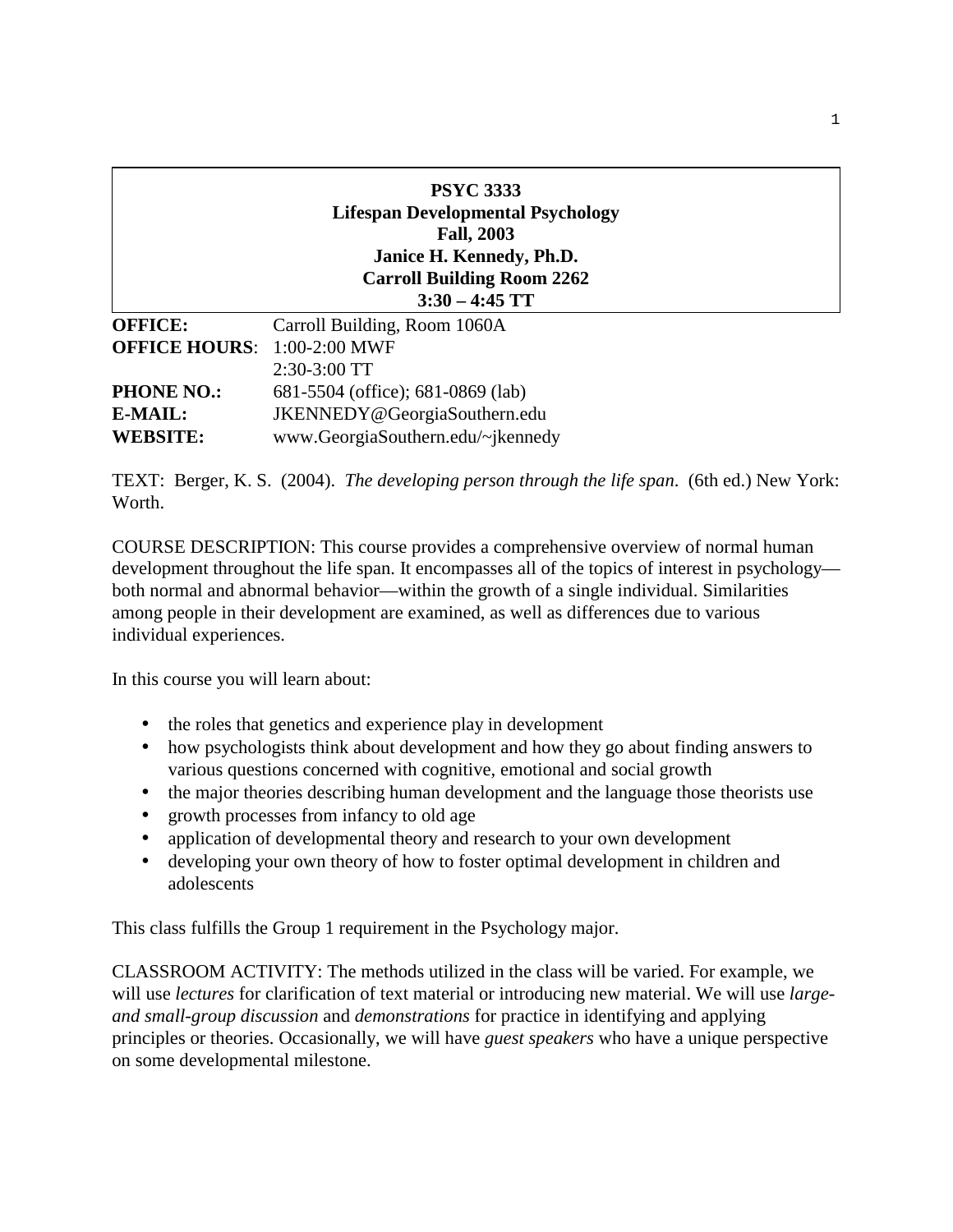### $PSTC$  3333 2

TESTS: Four tests will be given (see attached schedule for dates) over the course of the semester. Tests will consist primarily of multiple-choice, short-answer and essay-type questions. Tests may include assigned materials not explicitly covered in class, as well as lecture material not covered in the text. Makeup exams are given only for the direst of circumstances and are administered on the last day of classes (see schedule for date).

Exams will be given during the first 60 minutes on the scheduled date. After 60 minutes, we will go over the objective portions of the test so that you can have immediate feedback on how well you did. No one will be admitted to a test session after the first student to complete the test has left the room. I will keep a running account of your grade in the course, if you like, on my door, by a code name, so you will always know where you stand in the course.

GRADES: All four tests are worth 100 points and weighted equally in determining your grade.

PROJECT: In order to apply what you are learning about developmental psychology, you will have an independent project in the course. You will have two choices: The first involves an extensive interview (perhaps several sessions over the course of the semester) with an older member of your family (at least 70 years of age) with regard to the individual's biosocial, cognitive, and psychosocial development. You will be provided questions to address in the interview, but you are encouraged to individualize your interview with your own questions as well. The second option involves writing a thoughtful paper in which you apply the developmental concepts learned in this course to your own life. This project is worth 100 points and **20%** of your grade. Due dates are included on the attached schedule. Late papers are accepted, but a penalty of one letter grade per day is incurred. Additional information about the projects will be provided during the first week of class.

CLASS ATTENDANCE AND PARTICIPATION: You are expected to be present and on time for each class meeting. Of course, you are responsible for material covered and announcements made during your absence from class. Your thoughtful participation in class discussions will make the course more meaningful to you and make it a more interesting course for you and your peers.

IN SUMMARY: Activities in the class are weighted as follows:

| Activity | Percentage of Grade | Your Grade |
|----------|---------------------|------------|
| Test 1   | 20                  |            |
| Test 2   | 20                  |            |
| Test 3   | 20                  |            |
| Test 4   | 20                  |            |
| Project  | 20                  |            |
|          |                     |            |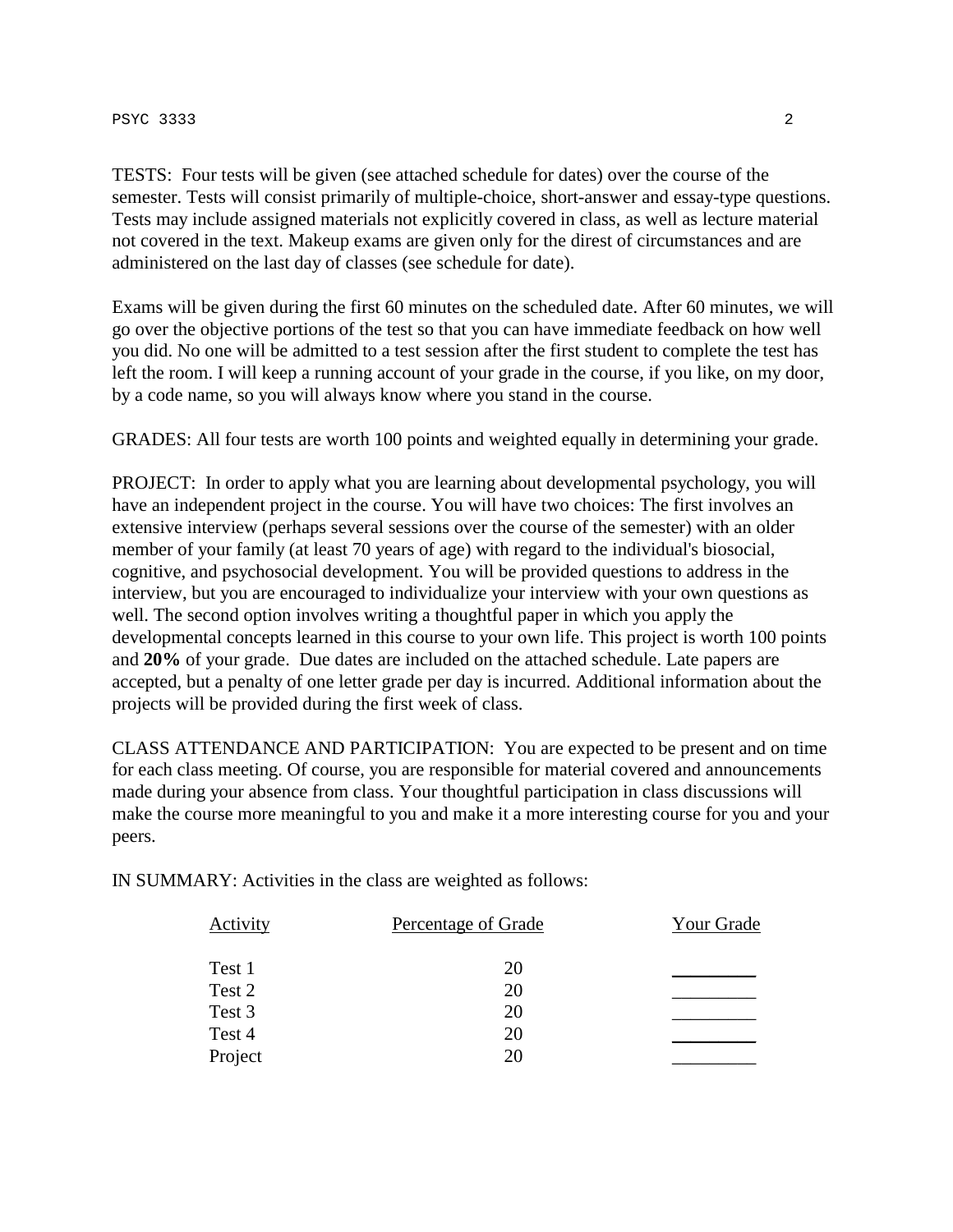GRADES: The final course grade will be determined as follows:

| Grade        | Percent   |
|--------------|-----------|
| A            | 90-100    |
| B            | 80-89     |
| $\subset$    | 70-79     |
| $\mathsf{D}$ | $60 - 69$ |
| F            | Below 60  |

ADMINISTRIVIA: I am very interested in your learning a lot from this course and hope that you enjoy it as well. I will be happy to discuss questions related to the course during my office hours. If you are not free during my office hours, we can schedule a meeting at a mutually convenient time. Generally, when my office door is open, I am happy to see you. However, when my door is closed, it is a signal that I prefer not to be disturbed or am not in. **I would especially appreciate not being interrupted during the half-hour before a class when I am reviewing my notes and getting ready for class.** 

Cases of academic dishonesty are dealt with according to policies outlined in the Student Handbook. You should note that the minimum penalty requires a grade of zero for the assigned task and academic probation for one semester for a first offense. Academic dishonesty involves representing any work turned in (whether tests, papers, etc.) completed in any part by others as your own.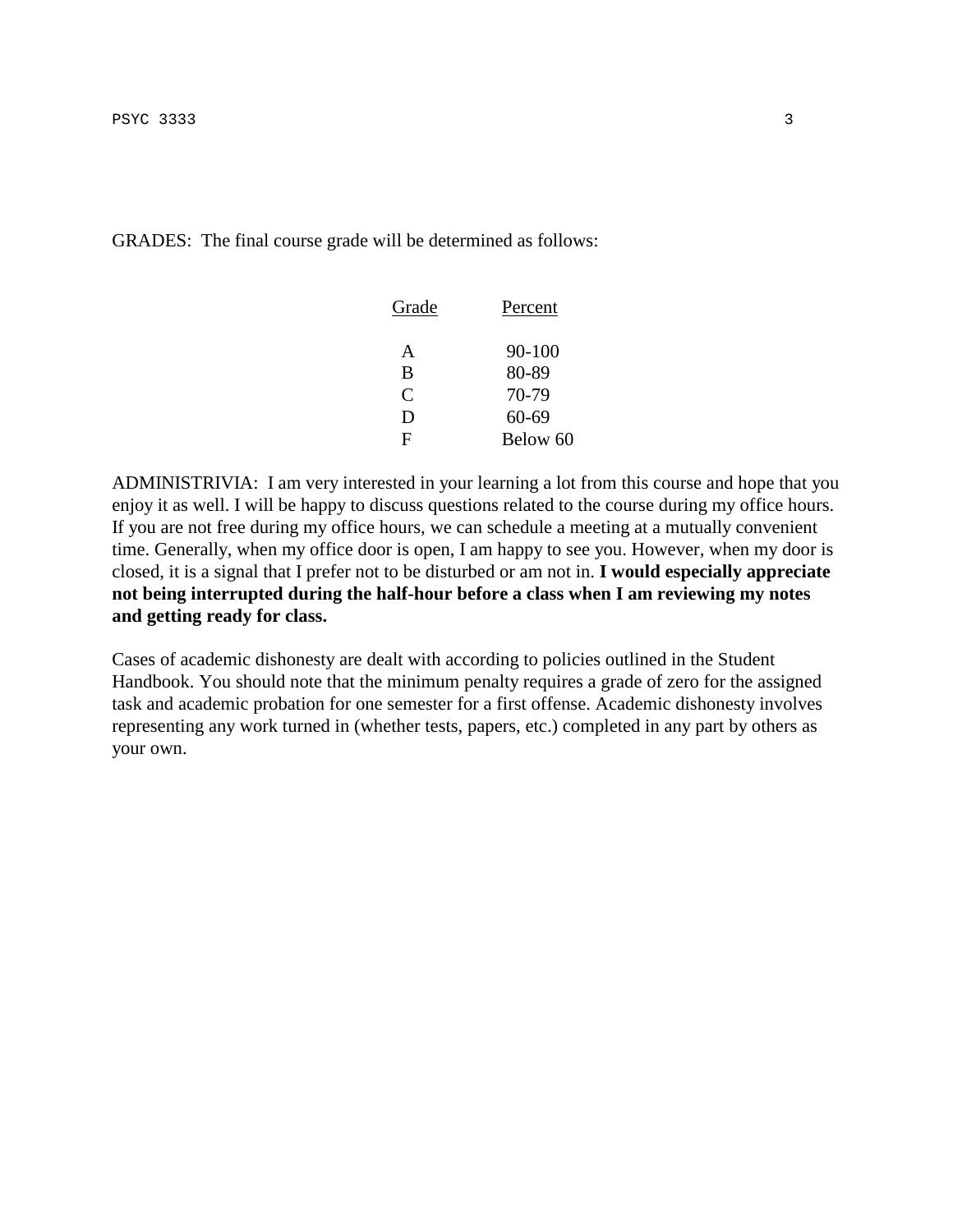# **Class Activities and Reading Assignments**

| <b>Date</b> |                                                                          | <b>Assignment</b> |
|-------------|--------------------------------------------------------------------------|-------------------|
| 8/20        | Introduction to Course                                                   | Ch.1              |
| 8/22        | Introduction (continued)                                                 | Ch.1              |
| 8/27        | Theories of Development                                                  | Ch. 2             |
| 8/29        | Theories of Development                                                  | Ch. 2             |
| 9/3         | $42$ -Up                                                                 |                   |
| 9/5         | $42$ -Up                                                                 |                   |
| 9/10        | Prenatal Development and Birth                                           | Ch.4              |
| 9/12        | Prenatal Development and Birth                                           | Ch. 4             |
| 9/17        | Prenatal Development and Birth                                           | Ch.4              |
| 9/19        | Test 1                                                                   |                   |
| 9/24        | The First Two Years: Cognitive Development                               | Ch.6              |
| 9/26        | The First Two Years: Cognitive Development                               | Ch.6              |
| 10/1        | The First Two Years: Psychosocial Development<br><b>Project Selected</b> | Ch. 7             |
| 10/2        | (Wednesday) Last Day to Withdraw without Penalty                         |                   |
| 10/3        | The First Two Years: Psychosocial Development                            | Ch. 7             |
| 10/8        | The Play Years: Cognitive Development                                    | Ch. 9             |
| 10/10       | The Play Years: Cognitive Development                                    | Ch. 9             |
| 10/15       | The Play Years: Psychosocial Development                                 | Ch. 10            |
| 10/17       | The Play Years: Psychosocial Development                                 | Ch. 10            |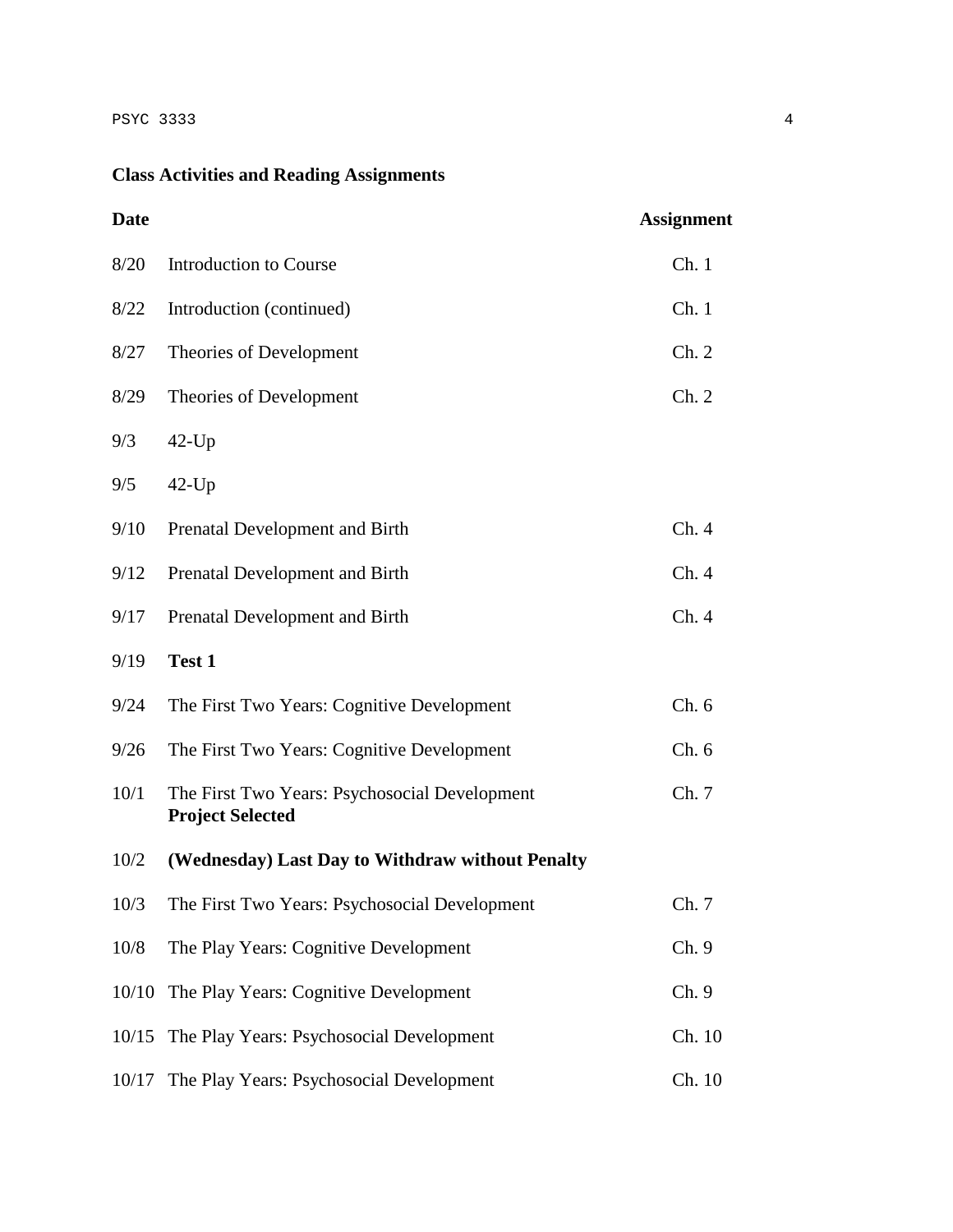## PSYC 3333 5

## 10/22 **Test 2**

|       | 10/24 The School Years: Cognitive Development<br>Part A of Paper Due (Interview or Outline) | Ch. 12  |
|-------|---------------------------------------------------------------------------------------------|---------|
| 10/29 | The School Years: Cognitive Development                                                     | Ch. 12  |
| 10/31 | The School Years: Psychosocial Development                                                  | Ch. 13  |
| 11/5  | The School Years: Psychosocial Development                                                  | Ch. 13  |
| 11/7  | Adolescence: Cognitive Development                                                          | Ch. 15  |
|       | 11/12 Adolescence: Cognitive Development                                                    | Ch. 15  |
|       | 11/14 Adolescence: Psychosocial Development                                                 | Ch. 16  |
|       | 11/19 Test 3                                                                                |         |
|       | 11/21 Early Adulthood: Cognitive Development                                                | Ch. 18  |
|       | 11/26 Early Adulthood: Psychosocial Development                                             | Ch. 19  |
|       | 11/28 Thanksgiving Break                                                                    |         |
| 12/3  | Middle Adulthood<br><b>Final Paper Due</b>                                                  | Ch. 21  |
| 12/3  | Middle Adulthood                                                                            | Chs. 22 |
| 12/5  | Late Adulthood                                                                              | Ch. 24  |
| 12/6  | Makeup exam day (2:00 p.m.)                                                                 |         |

12/10 Final Exam (**Test 4**) (3:00 B 5:00)